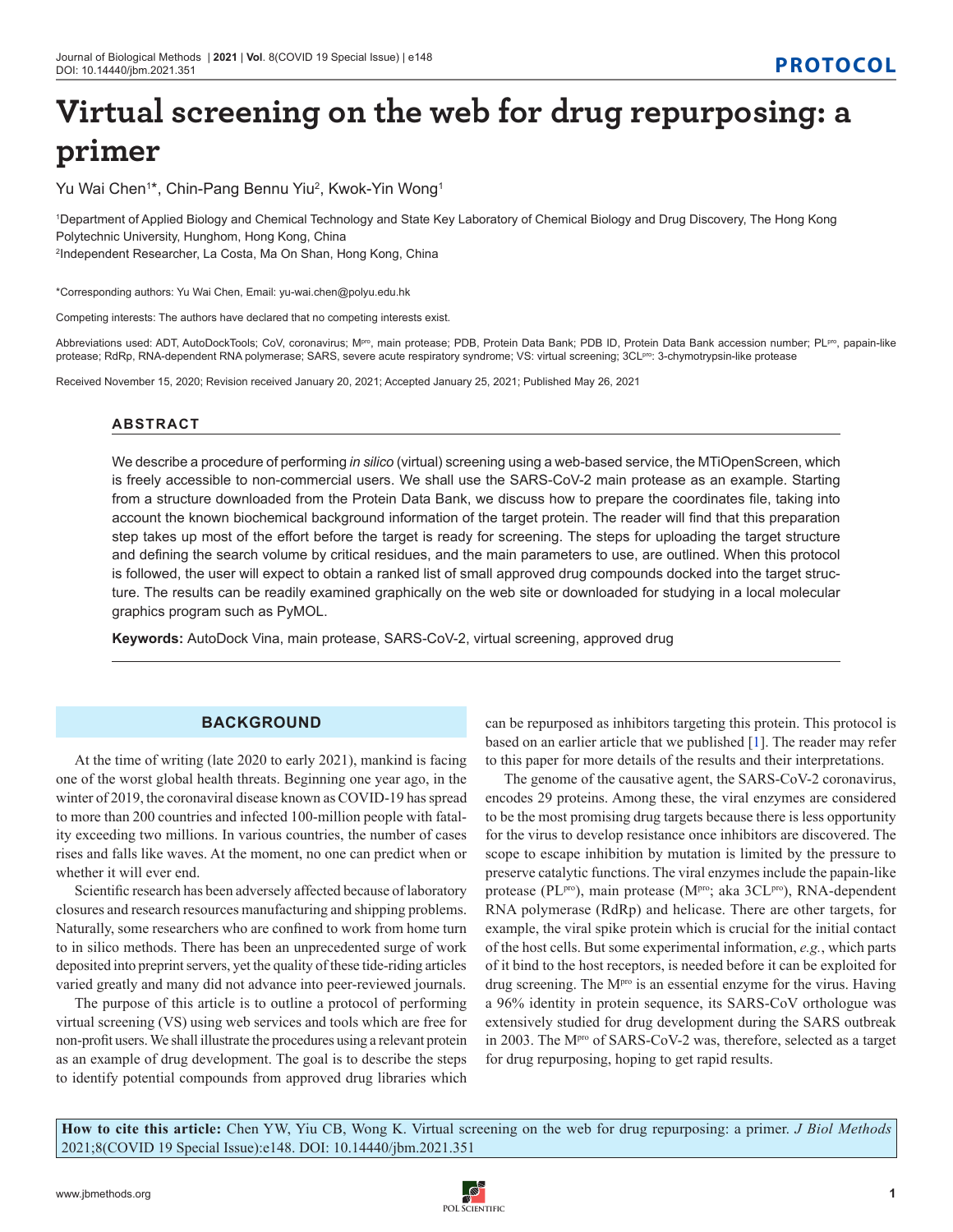# **Protocol**

# **MATERIALS**

#### **Hardware**

This basic hardware required is just a regular modern-day desktop computer running Linux of any favours (*e.g.*, Ubuntu 18.04 LTS) and equipped with a good graphics card. Most of the software are ported to Windows and MacOS/OSX platforms too but these ports are less preferred to the Linux platform, for community support, system management and maintenance.

#### **Web service**

MTiOpenScreen [2] is the main service where VS is carried out. It is hosted by the Ressource Parisienne en BioInformatique Structurale (RPBS), Université de Paris. (https://bioserv.rpbs.univ-paris-diderot. fr/services/MTiOpenScreen)

We were only interested in clinically approved compounds on the market, for this reason, we restricted our search only on purchasable drugs. The "Drugs-lib" library [3] implemented on the MTiOpenScreen server suits our purpose perfectly. It contains 7173 purchasable drugs with 4574 unique compounds and their stereoisomers. Each library entry in the results is identified with the name of the compound as well as a ZINC15 ID.

#### **Software**

The following software should be installed on the local Linux machine.

PyMOL [4]: after the docking, one needs to view the results on molecular graphics. The results are in the pdbqt format which can be readily opened with PyMOL (https://pymolwiki.org/index.php/Linux\_Install).

Coot [5]: we need a molecular graphics software which has the capability of editing and manipulation of atomic coordinates in the pdb format. Coot is a protein crystallography utility which serves these functions well (https://www2.mrc-lmb.cam.ac.uk/personal/pemsley/coot).

AutoDockTools (ADT) and AutoDock Vina [6]: both of these are not strictly required if one confines oneself to do a web-based screening. However, if one intends to follow up the results and perform further docking with refined parameters on a local computer, one needs ADT for preparation of the structure files, and AutoDock Vina for docking (http://autodock.scripps.edu/resources/adt; http://vina.scripps.edu). Smina, a fork of AutoDock Vina, is highly recommended for its extended capabilities including additional scoring functions (http://smina.sf.net).

CCP4 suite [7]: this is a complete package for protein crystallography. It contains several useful utilities for manipulation of atomic-coordinate files (https://www.ccp4.ac.uk).

**TIPS/HINTS:** The installation of software on a Linux system may deter some beginners. The only indispensable software are PyMOL and a text editor. The rest is needed if one wants to perform follow-up docking or advanced coordinates manipulation on a local machine.

#### **PROCEDURE**

Please refer to **Figure 1** for an overall workflow.



Figure 1. The workflow of the virtual screening procedure using MTiOpenScreen. The middle dark grey boxes are the webpage interfaces where the user interacts with the server. The server side hosts several compound libraries, as well as the screening program AutoDock Vina. On the user side, various activities from supplying input to retrieving output are indicated. The step(s) of this protocol corresponding to each box are indicated.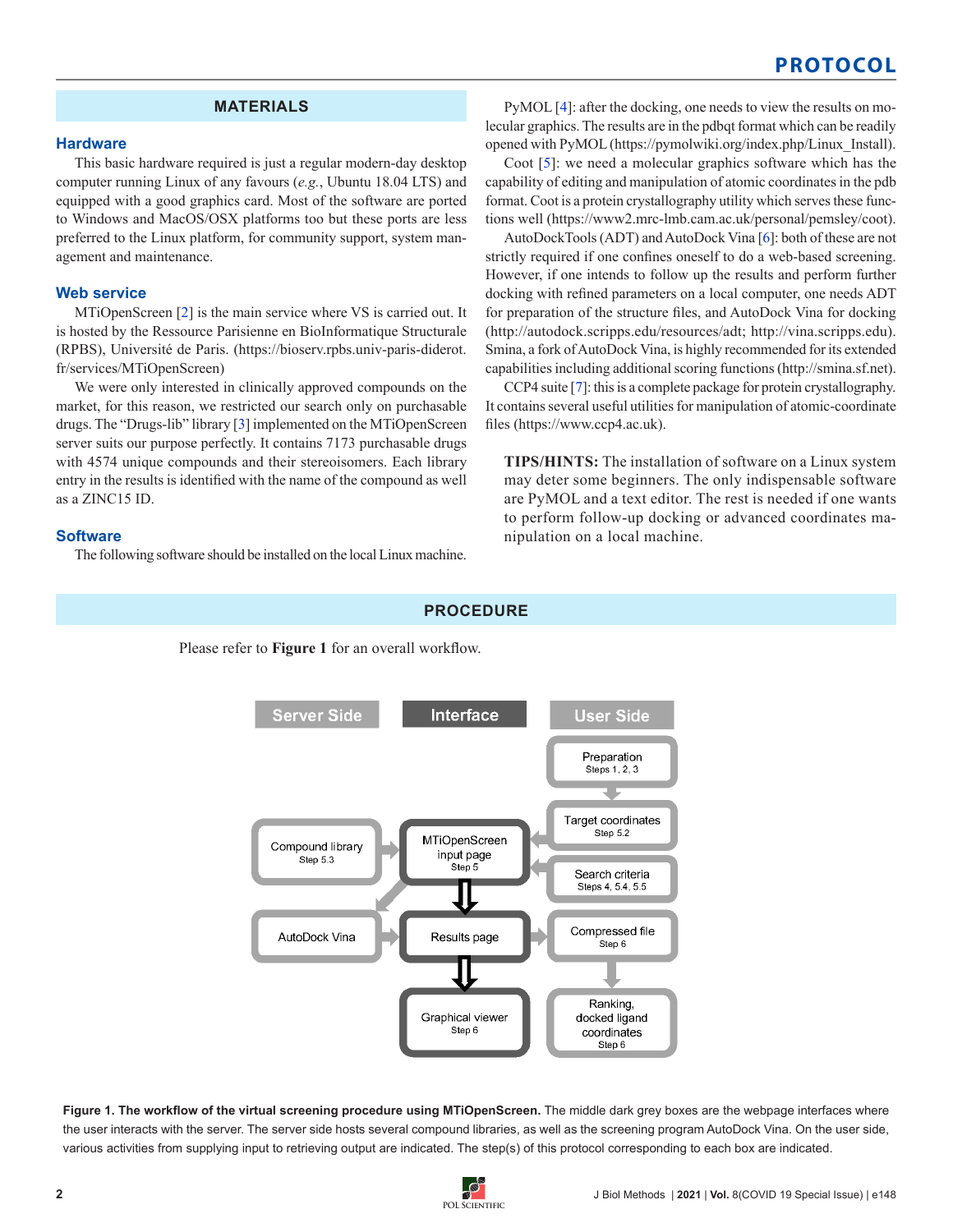#### **Drug target structure preparation**

# **1.** Oligomerization state

This step deserves a lot of attention. A crystal structure is the usual starting point. However, a crystal structure downloaded from the Protein Data Bank (PDB) [8] may need substantial editing before it is submitted for VS. At this stage, one must exhaust one's efforts in understanding the basic biology and chemistry of the drug target. In particular, attention must be paid to the physiological oligomerization state, the active and inactive conformations, any missing or disordered residues, the essential residues relating to the drug target's functions (and the catalytic mechanism, if applicable) and the nature of the substrates.

One usually chooses a structure at the highest resolution if there are several available. There are debates on whether the structure of the apo-enzyme (with no ligand bound) or that of the complexed enzyme should be used. If both are available, both should be tried.

Before the crystal structure of SARS-CoV-2 M<sup>pro</sup> was solved, we looked for a crystal structure in the Protein Data Bank for modelling. Previously, work on the near-identical SARS-CoV orthologue established that its functional form is dimeric [9]. If homology modelling is used, the user needs to ensure that they use a dual-functional dimer as the template. Some dimeric crystal structures of SARS-CoV M<sup>pro</sup> are known to have one inactive protomer with its active site collapsed.

It was not long before many crystal structures, both apo- and complexed with ligands, of SARS-CoV-2 Mpro were reported and released in the PDB. The highest-resolution crystal structure of the apo-enzyme is PDB ID 6YB7, which is to 1.25Å, and its asymmetric unit contains one molecule of the active state. We used pdbset of the CCP4 suite, with the help of Coot, to generate the crystallographic symmetry-related dimer (consists of "A" and "B" chains).

**CAUTION:** If the monomer is used for screening, the ligands may be docked to residues that are otherwise buried in the interface and false positives may be identified.

**NOTE:** If a crystal structure of the target is not available, one may use homology modelling to build a starting structure. There are web services for this purpose, for example, the Swiss-Model (https://swissmodel.expasy.org/ interactive). Modeller is another popular tool, but it needs to be installed on a local machine (https://salilab.org/ modeller/). In our earlier work, we used a homology model of SARS-CoV-2 M<sup>pro</sup>, built with Modeller, for virtual screening because the crystal structure was not yet available at that time [1].

**2.** Protonation states

AutoDock Vina does not take atomic charges into account for docking. It does use polar hydrogens. It is necessary to check the protonation of side chains at the active site residues, especially histidines. This information may be available in the literature if homologous structures have been published. The protonation states can sometimes be inferred from the nature of the neighbouring atoms (electron donating or accepting atoms) and interatomic bond distances and angles in the crystal structure. In this case, note that H41 is Nδ-protonated, H163 is Nε-protonated, H172 is protonated on both Nδ and Nε. These hydrogen atoms can be defined in ADT (add hydrogens).

**3.** Alternative conformations

At 1.25 Å resolution, the protein structure contains a substantial number of residues which show alternative side-chain conformations. The user needs to choose one in each residue. For this purpose, the user may refer to lower resolution crystal structures to select a major conformer for each of these residues. This is done by editing the PDB file using a text editor (*e.g.*, nedit in Linux). For example, in 6YB7 residue valine 104 (V104), there are two alternative conformations. The user needs to choose either all the "A" set atoms or all those of the "B" set. The other set of atoms need to be deleted, and the "A" or "B" in front of the residue name "VAL A 104" of the remaining atoms replaced by a space character.

**NOTE:** In the PDB file, the alternative conformation indicator is the character ("A", "B", "C"…) immediately in front of the residue name. Do not mix it up with the character after the residue name, which is the chain identifier (representing "A" chain, "B" chain, *etc*.). *E.g*., The A and B conformers of V104 of "A" chain are noted as "… AVAL A 104" and "… BVAL A 104", respectively.

**4.** Important residues

The active-site residues as well as those responsible for substrate binding need to be identified. Again, these knowledge are available from the literature of this protein and its orthologues. Keep a list of these residues which will be used to define the search box in VS in MTiOpenScreen (Step 5.4).

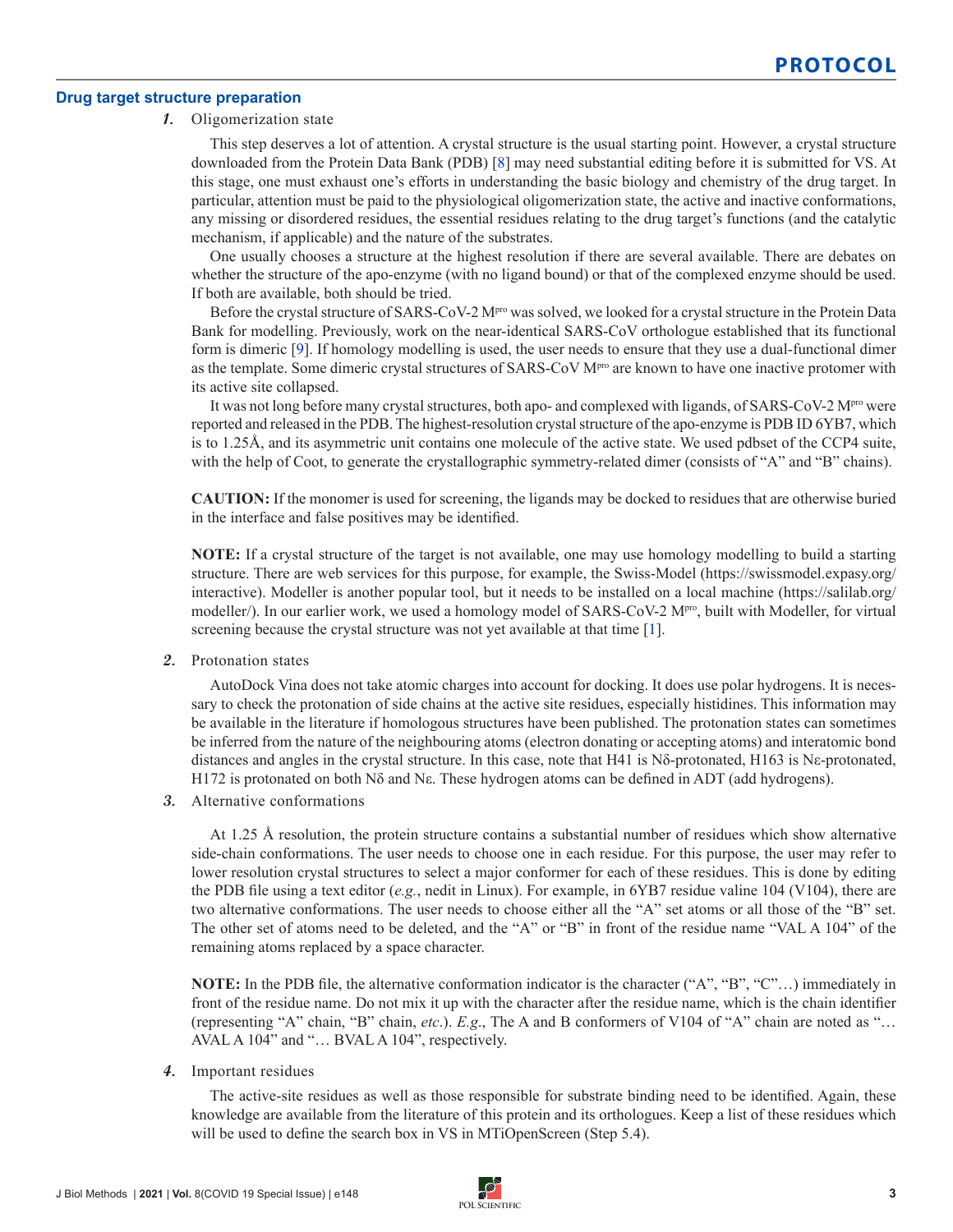**TIPS/HINTS:** In the follow-up work on the local machine, AutoDock Vina can be instructed to treat a subset of residues to have flexible side chains for optimal docking. The active site residues should be used for this purpose (see Discussion).

# **Virtual screening on the webserver**

The workflow of the MTiOpenScreen server is described on its landing page (https://bioserv.rpbs.univ-paris-diderot. fr/services/MTiOpenScreen/).

**5.** Submitting VS job

At the MTiOpenScreen homepage, click the "Run MTiOpenScreen" button.

**NOTE:** One can use the services without registering, as "guest", but running with a registered account will have the job logging and results better organised. Note that the service required is not MTiAutoDock.

- **5.1.** In the "Demonstration Mode" area, choose "No".
- **5.2.** In the "Protein receptor" area; under "Receptor file", choose the "upload" tab. Then click the "Choose file" button; then browse in the local computer and choose the pdb-format structure file as prepared in the above procedures. If the file is read successfully, its contents will appear in the text window of the "upload" tab of the webserver.
- **5.3.** In the "Compounds database" area; "Select library…" and choose "Drugs-lib" from the dropdown menu. In the "Compound library filters" area, leave all fields empty to use default values.

**CRITICAL STEP:** This step is concerning how to define the search box. If one wants to define this by known active-site and substrate-binding residues, do Step 5.4. Otherwise, if one wants to define with a search box, then do Step 5.5:

**5.4.** In the "Grid calculation" area, choose "List of residues" from the dropdown menu corresponding to "Mode". Skip the "Calculate grid from coordinates (custom mode)" areas. Then in the "Calculate grid from a list of residues (list of residues mode)" area, fill in the list of residues into the input box. Here is the list we used for screening SARS-CoV-2  $M^{pre}$  [1], in the format MTiOpenScreen specified: \_A\_HIS\_41\_\_,\_A\_MET\_49\_\_,\_A\_GLY\_143\_\_,\_A\_SER\_144\_\_,\_A\_CYS\_145\_\_,\_A\_HIS\_163\_\_,\_A\_ HIS\_164\_\_,\_A\_MET\_165\_\_,\_A\_GLU\_166\_\_,\_A\_LEU\_167\_\_,\_A\_ASP\_187\_\_,\_A\_ARG\_188\_\_,\_A\_GL-N\_189\_\_,\_A\_THR\_190\_\_,\_A\_ALA\_191\_\_,\_A\_GLN\_192\_\_

**HINT:** In this specific case, only the "A" chain active site needs to be screened as that of the "B" chain is identical by crystallographic symmetry. If the two protomers are not identical (*e.g.*, from a structure which has "A" and "B" chains in the asymmetric unit), then each set of residues corresponding to the "A" or "B" chain needs to be screened in separate runs. *I.e.*, first run, for the "A" chain active site (as above); second run, for the "B" chain active site (use " B HIS 41, B MET 49, ..."). Note that the trailing underscores in the residue format is two characters long. If after job submission, the "job progress report" window at the top shows the text "1/5 input processing" only and never proceed to stage 2/5 and beyond, and printed a line in red "Your job finished with an unusual status code ( 1 ), check your results carefully", then it is likely that there were errors in the input, either in the PDB file or the parameters (*e.g.*, the residue format if one uses a list to specify the search volume).

- **5.5.** Alternatively, if one prefers to define the search box by the AutoDock Vina convention, one can use a coordinate as the centre and specify the three box dimensions. In the "Grid calculation" area, Choose "Custom parameters" from the dropdown menu corresponding to "Mode". In the "Calculate grid from coordinates (custom mode)" area, fill in the  $X, Y, Z$  coordinates (in  $\dot{A}$ ) in the "Grid center coordinates" area; and in the "Sizes of the search space" area, fill in the X, Y, Z box lengths (in  $\AA$ ).
- **5.6.** Press the Run button.

# **Downloading docking results**

**6.** After the run is completed, the results are presented on the webpage. Press the blue button on the top of the MTiOpenScreen job page to download a single compressed (".zip") file containing all results.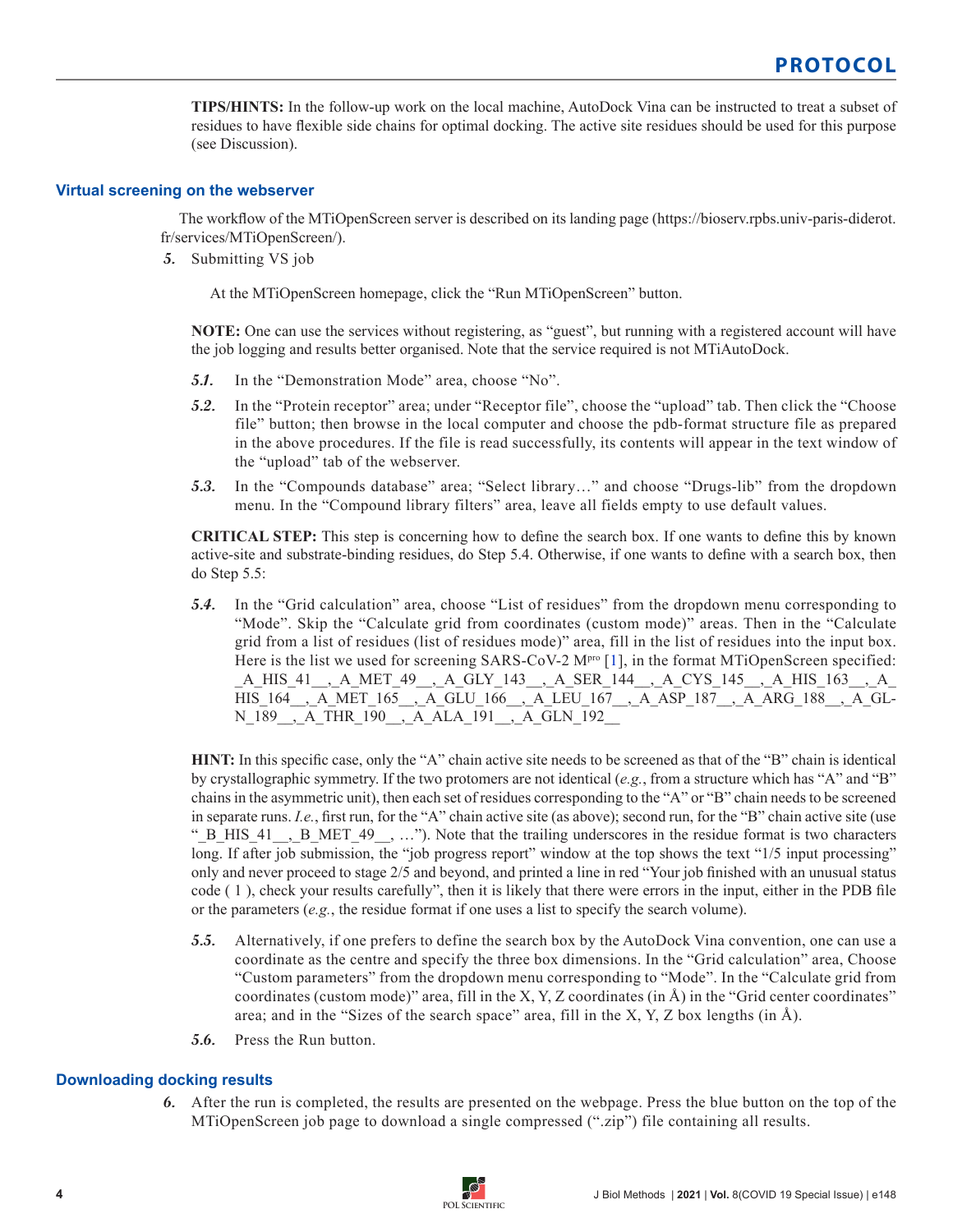# **ANTICIPATED RESULTS**

This demonstration job took approximately an hour to complete but the actual run time will depend on the actual service loading at the host side.

On the web page of the job, the user will see a list of the best binders, ranked by Vina binding energies (in kcal/mol). The web service tactfully offers a graphics viewing tool which facilitates the immediate examination of the top 100 scorers (**Fig. 2**), with limited graphics capabilities. The complete docking job output can be downloaded as a compressed (zipped) file for local analysis. Upon decompression (unzipped), several files will be available. The file "output.vis.html" is supposed to be openable by a web browser and contains a utility to display the results graphically. But this does not work under our hands and only an empty graphics window was shown with some control radio buttons and a sliding bar, irrespective of browsers: Chrome, Brave Internet Explorer or Edge, on a Windows desktop computer.

Nevertheless, all 1500 hits were included in the file "output.table. csv". In the file "output.pdbqt", A total of 4500 models comprising 3 docking modes (with different binding energies, with the top one used for ranking) for each of the 1500 top-binding compounds.

To study the results on the local machine in molecular graphics, the user needs to open the target molecule's coordinates (the PDB file which was uploaded for screening) in PyMOL first, and then open the "output.pdbqt" file of the docked results of the ligands. Conveniently, the ZINC reference of each docked compound was also listed so the user can refer back to the ZINC15 web site (http://zinc.docking.org/) to find out about the chemical properties of each compound of interest.

**TIPS/HINTS:** One can edit the "output.pdbqt" file using a text editor and extract the top scorers (*e.g.*, the top 20) and save them into a new file for examination in PyMOL. Each solution was enclosed in a pair of "MODEL *n*" (*n* is the rank, an integer) and "ENDMDL" lines. In PyMOL, each solution can be viewed by using the "video-player-like" control buttons on the bottom left, advancing one at a time.

**NOTE:** A ".csv" file is a text file openable by Microsoft Excel, it can be opened with any text editor too. A ".pdbqt" file is a structure coordinates file (modified ".pdb" format) which can be opened with PyMOL or ADT.



**Figure 2. The graphical visualizer on the MTiOpenScreen web site.** The user can quickly examine the results of the 100 best-docked compounds here. A simple click on the bottom list, which includes the ZINC identifier and the Vina binding energy, will switch to the next ligand. The button corresponding to the active ligand shown is highlighted in green.

# **DISCUSSION**

The purpose of this article is to show how easy it is to perform VS nowadays. Before web services like MTiOpenScreen are available, the learning curve of molecular docking in silico was steep. Some of the major hurdles lie in the setting up of the workstation and installation of software. With a web service, these issues are avoided. The trade-off is that, understandably, some features of AutoDock Vina are not offered (*e.g.*, flexible side chains on the target). Some parameters which are used to fine-tune the program are left out. MTiOpenScreen offers sev-